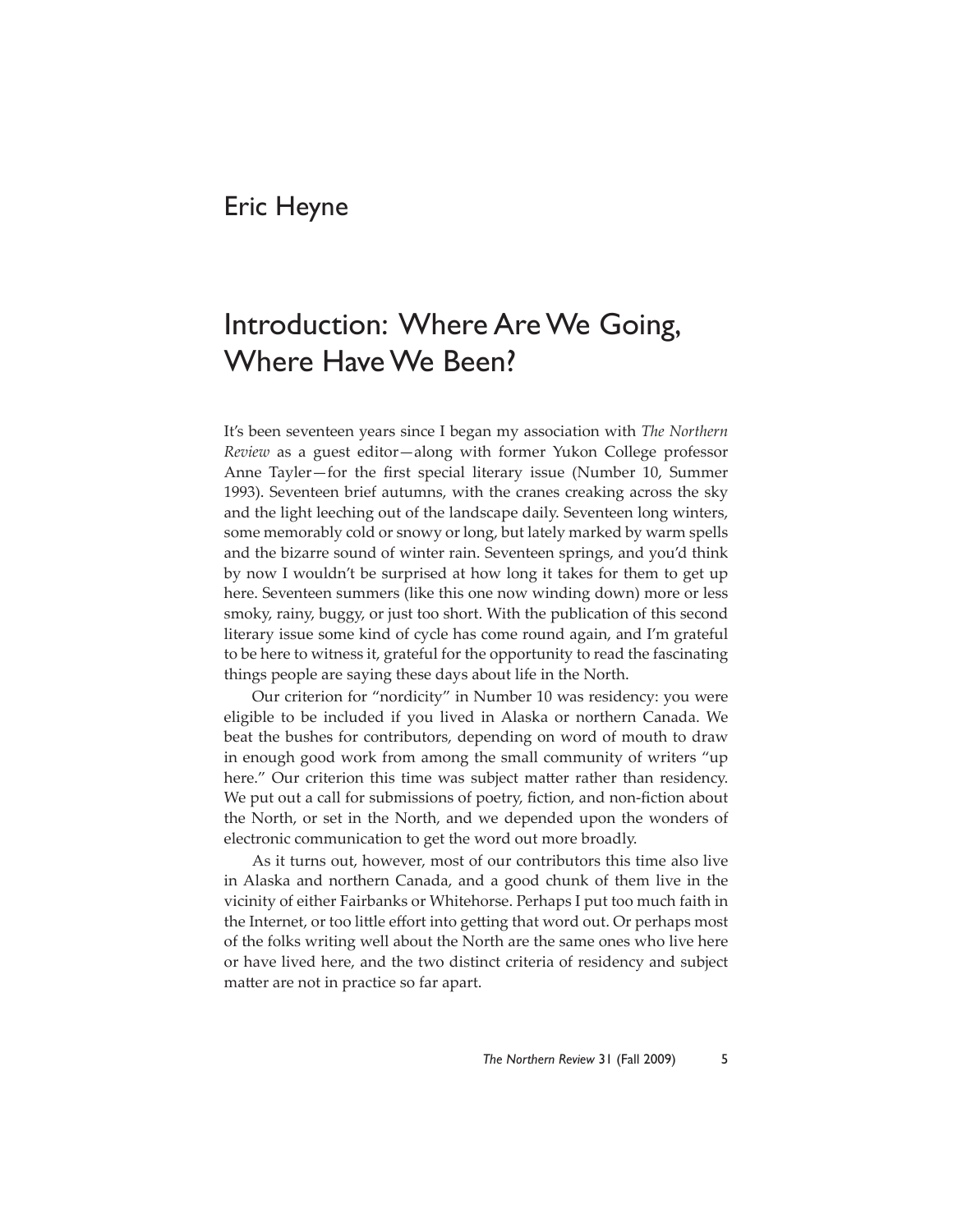The poems and stories and essays in this volume do not represent a cross-section of life in the North, or even of life in the interior of Alaska and the Yukon, but something more like a series of snapshots, quick glimpses into the complex realities of Arctic and Subarctic life. The decision to include no more than two short works by any one author makes these glimpses feel even more ephemeral, but our hope is that collectively they provide something substantial. We have some geographic range, and a great deal of variety in style and genre. We have work from several people who are early in their careers, and we also have work from some very well-known authors, including a few people who were in our first literary volume and already widely read then. If this issue is a little bit like a family photo album, it includes several eccentric and farther-flung family members.

In characterizing these essays, poems, and stories as snapshots, I don't mean to imply that the reader is in for any sort of typical tourist travelogue. This is not a celebration of the wilderness beauty and charismatic megafauna of the North. There's nary a wolf to be seen. In fact, a lot of what happens in these literary works could happen in places farther south as well. Humans are human, wherever they live. The geographical difference that can be teased out of this writing is often subtle, a matter of a few degrees of light or latitude, a little more space, a few words in a different language or used in a slightly different way. Each of these selections has something specific and insightful to say about life in the North, in the opinion of at least one of us who were privileged to read the submissions. But often that insight emerges slowly or gently or even mysteriously, as a teasing hint into the differences encompassed by latitude.

The North is getting a lot more attention these days, as the shrinking polar ice cap sets off an international undersea land rush. But that paradox—undersea land—exemplifies a whole range of contradictions that contemporary writers-on-the-north have available to their art. How about politically liberal conservationists who advocate hunting and trapping, sometimes even the hunting of (gasp!) whales? Or the uneasy truce between rugged frontier individualism and enormous government subsidies, expressed most concisely in Alaska by the attitude of "Hands" off my Permanent Fund Dividend!" And how does any individual, much less an entire community, handle the challenges of living a traditional indigenous life while taking advantage of the economic, educational, and scientific benefits of mainstream Western culture? As impossibly complex as these issues seem, they are far from hypothetical. This is life in the